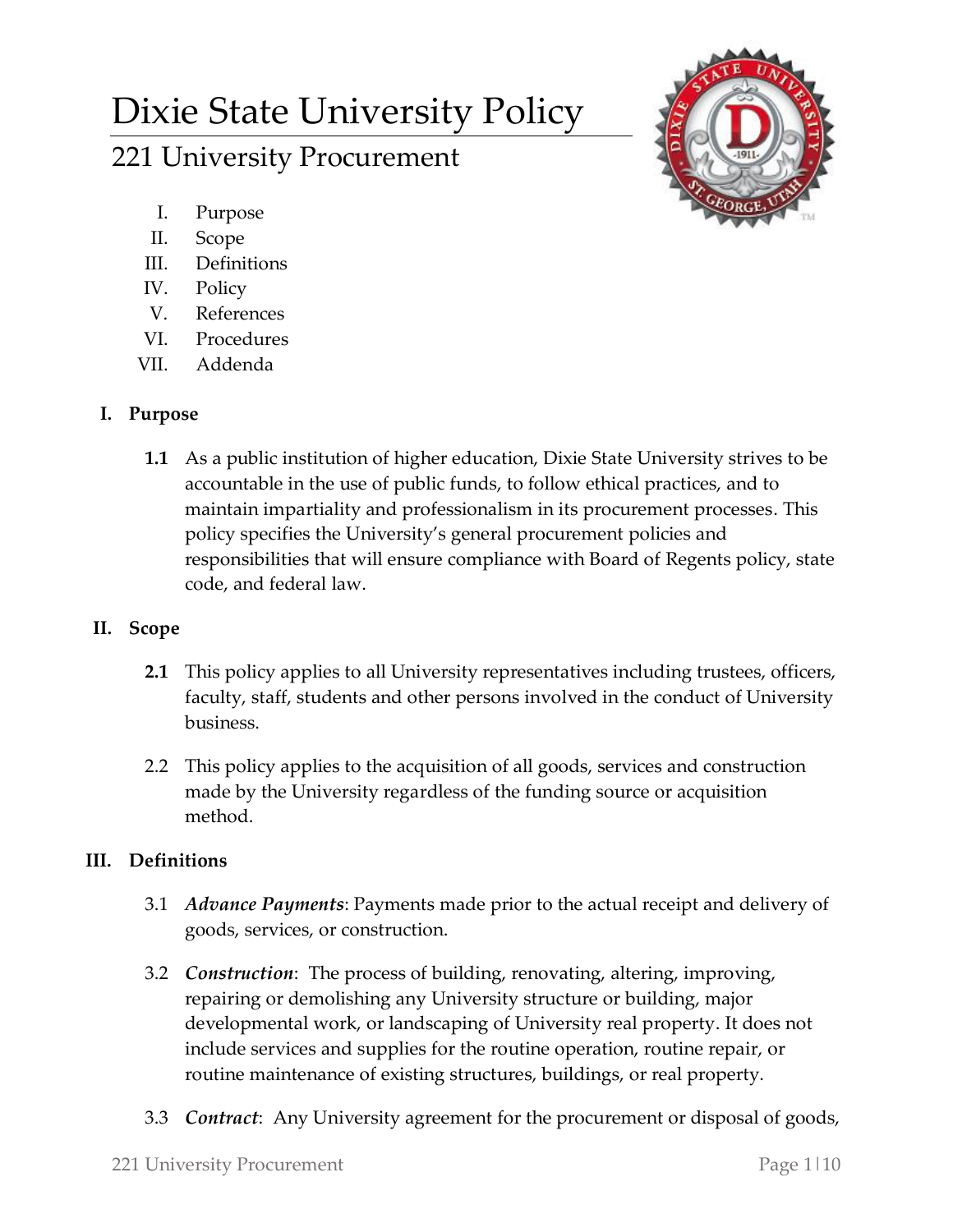services, or construction.

- 3.4 *Design Professional Services:* Services provided by architects, engineers and land surveyors as defined in the Utah procurement code.
- 3.5 *Enterprise Software:* Software used to satisfy the needs of the University rather than an individual or single department. Software used by two or more departments of the University may be considered enterprise software.
- 3.6 *Goods*: Anything purchased other than services, construction, or real property.
- 3.7 *Invitation for Quotations*: An informal procurement method for soliciting quotes from suppliers interested in supplying requested goods, services or construction to the University. Used for solicitations between the small-dollar purchase threshold and the large-dollar purchase threshold.
- 3.8 *Invitation for Bids*: A formal procurement method for soliciting bids from suppliers interested in providing requested goods or services to the University that exceed the large-dollar purchase threshold.
- 3.9 *Large-Dollar Purchase Threshold*: The minimum amount at which a purchase requires a formal, advertised solicitation.
- 3.10 *Noncompliant purchase*: A procurement transaction circumventing established procurement policies and procedures.
- 3.11 *Procurement*: Buying, purchasing, renting, leasing or otherwise acquiring any goods, services, or construction. It also includes all functions that pertain to the obtaining of any goods, services, or construction, including description of requirements, selection process, solicitation of sources, preparation for soliciting sources, award of a contract, and all phases of contract administration.
- 3.12 *Professional Services and Consulting:* Labor, effort or work that requires an elevated degree of specialized knowledge and discretion.
- 3.13 *Purchase Order*: A legal and binding written contractual document serving as a formal order for the goods, services or construction listed thereon and setting forth all applicable terms and conditions. Purchase orders are to be signed by the Director of Purchasing Services or a designee.
- 3.14 *Real Property*: Land and its permanently affixed buildings or structures and related fixtures.
- 3.15 *Requisition*: A form completed by a University department and used by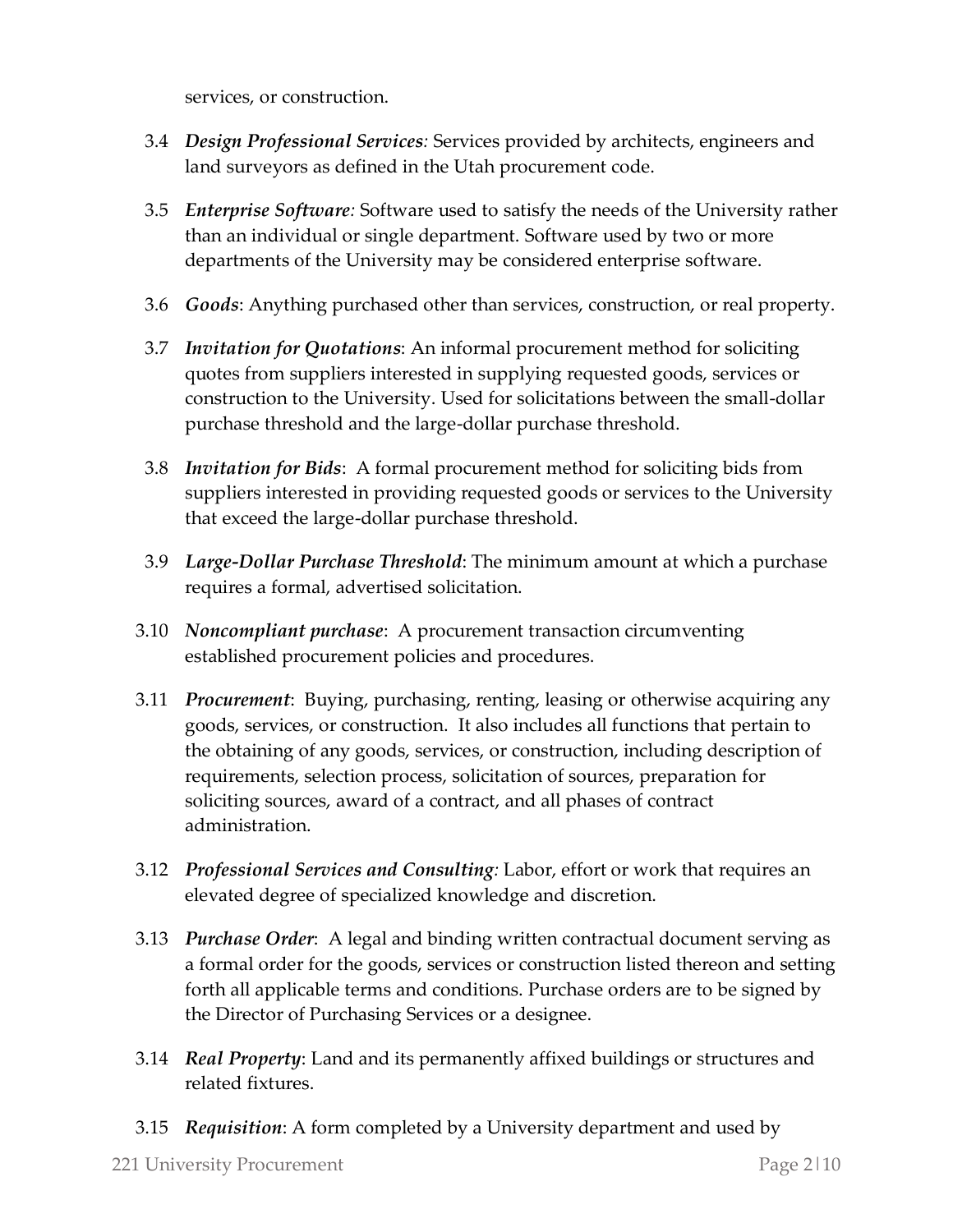Purchasing Services to initiate a purchase order for the procurement of goods, services, or construction.

- 3.16 *Services*: The furnishing of labor, time, or effort by a supplier that does not involve the delivery of a specific end product, other than reports which are merely incidental to the required performance. It does not include labor, effort or work provided under employment agreements or collective bargaining agreements.
- 3.17 *Small-Dollar Purchase*: The procurement of goods or services for which the total cost is less than the small-dollar purchase threshold.
- **3.18** *Small-Dollar Purchase Threshold*: The amount over which competition must be sought.

## **IV. Policy**

- 4.1 The University President has designated the Director of Purchasing Services as the Chief Procurement Officer for the University.
- 4.2 The Chief Procurement Officer establishes operating procedures consistent with state and federal requirements and other University policies to allow for an efficient and cost-effective purchasing process.
- 4.3 The University Purchasing Services Department is the centralized office tasked, under the direction of the Chief Procurement Officer, to effectively administer all aspects of University procurement by:
	- 4.3.1 Directing and overseeing the procurement of all goods, services and construction required by the University and its departments
	- 4.3.2 Initiating, conducting and concluding solicitations and negotiations for the purchase of goods, services, and construction for the University
	- 4.3.3 Establishing operating procedures and guidelines with which to locate and ensure adequate and continuing sources of goods, services, and construction, consistent with legal, budgetary, and delivery requirements of user departments
	- 4.3.4 Obligating the University for the purchase of goods, services, and construction
	- 4.3.5 Recommending changes in quality, quantity, or kind of material requisitioned and/or suggest appropriate alternatives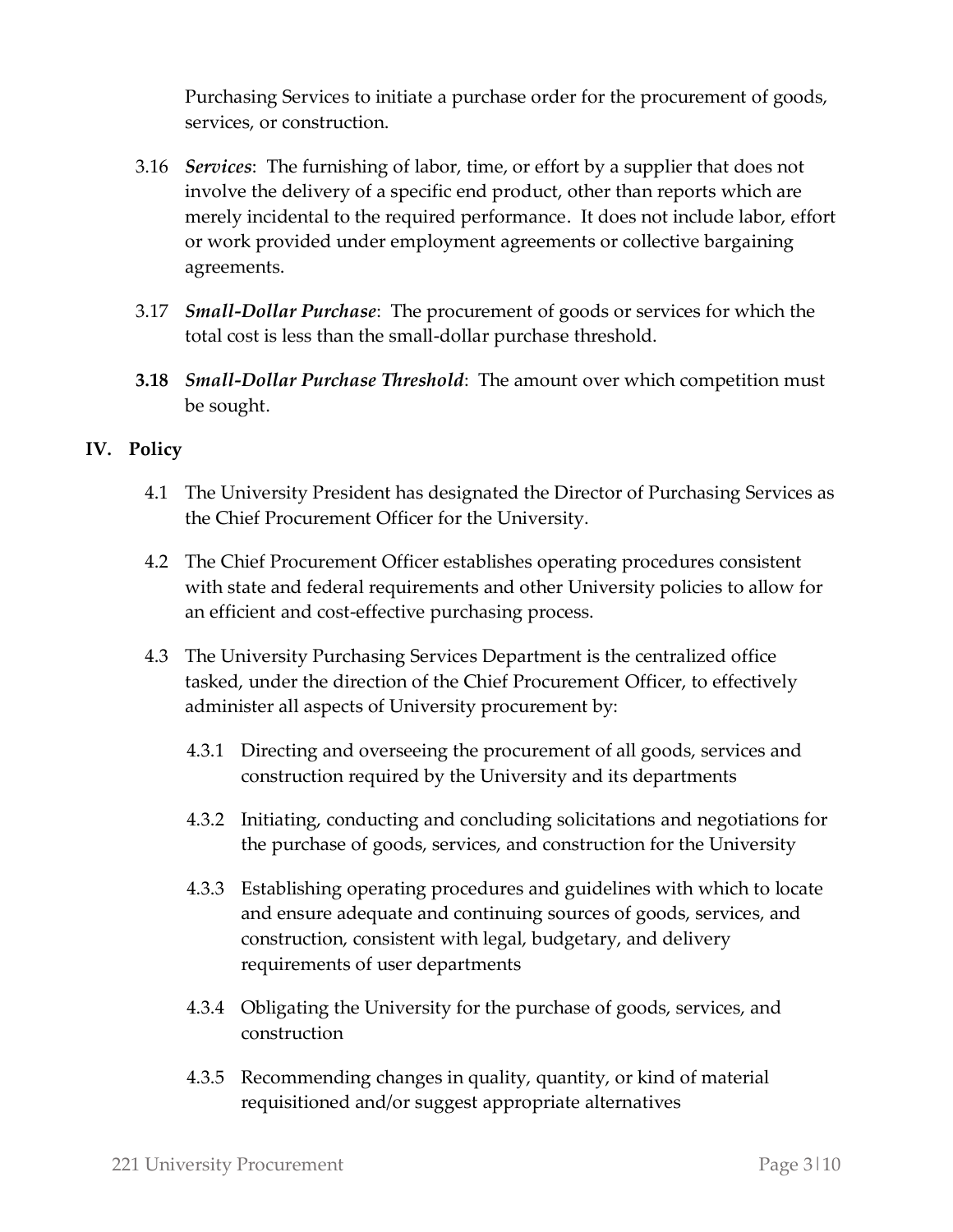- 4.3.6 Selecting qualified suppliers
- 4.3.7 Providing the necessary assistance to acquire such goods, services and construction on a timely and economical basis
- 4.3.8 Ensuring compliance with all applicable state and federal laws and University policies, procedures, and guidelines during the procurement process
- 4.3.9 Providing assistance, consultation, and advice regarding all procurement needs of the University
- 4.3.10 Establishing guidelines to govern purchases under the large-dollar purchase threshold, including the use of invitation for quotations, in conformity with the Utah Procurement Code
- 4.3.11 Setting large-dollar and small-dollar threshold values (with University Council approval) and establishing guidelines to govern purchases based on these thresholds
- 4.4 The Chief Procurement Officer may delegate a portion or all procurement authority to departments when deemed appropriate. Generally, this happens with auxiliary departments that purchase items for resale.
	- 4.4.1 Departments that receive this delegation must comply with applicable University policies and procedures and use substantially similar sound business practices in their purchasing activities as those followed by Purchasing Services.
- 4.5 All goods, services and construction purchased by the University shall be procured in compliance with applicable statutes, rules, guidelines, policies, and procedures, regardless of the funding.
	- 4.5.1 Enterprise software or other software requiring IT support, whether cloud-based or on premise, must be reviewed by Information Technology prior to purchase.
- 4.6 The purchase of goods, services, or construction from faculty or staff of the University shall be authorized only if (1) established University processes are followed in compliance with the Utah Public Officers'and Employees' Ethics Act and (2) documented evidence that the purchase price is fair and reasonable exists.
- 4.7 Unless specifically approved in writing by the Director of Purchasing Services, orders or commitments for procurement by faculty or staff members are not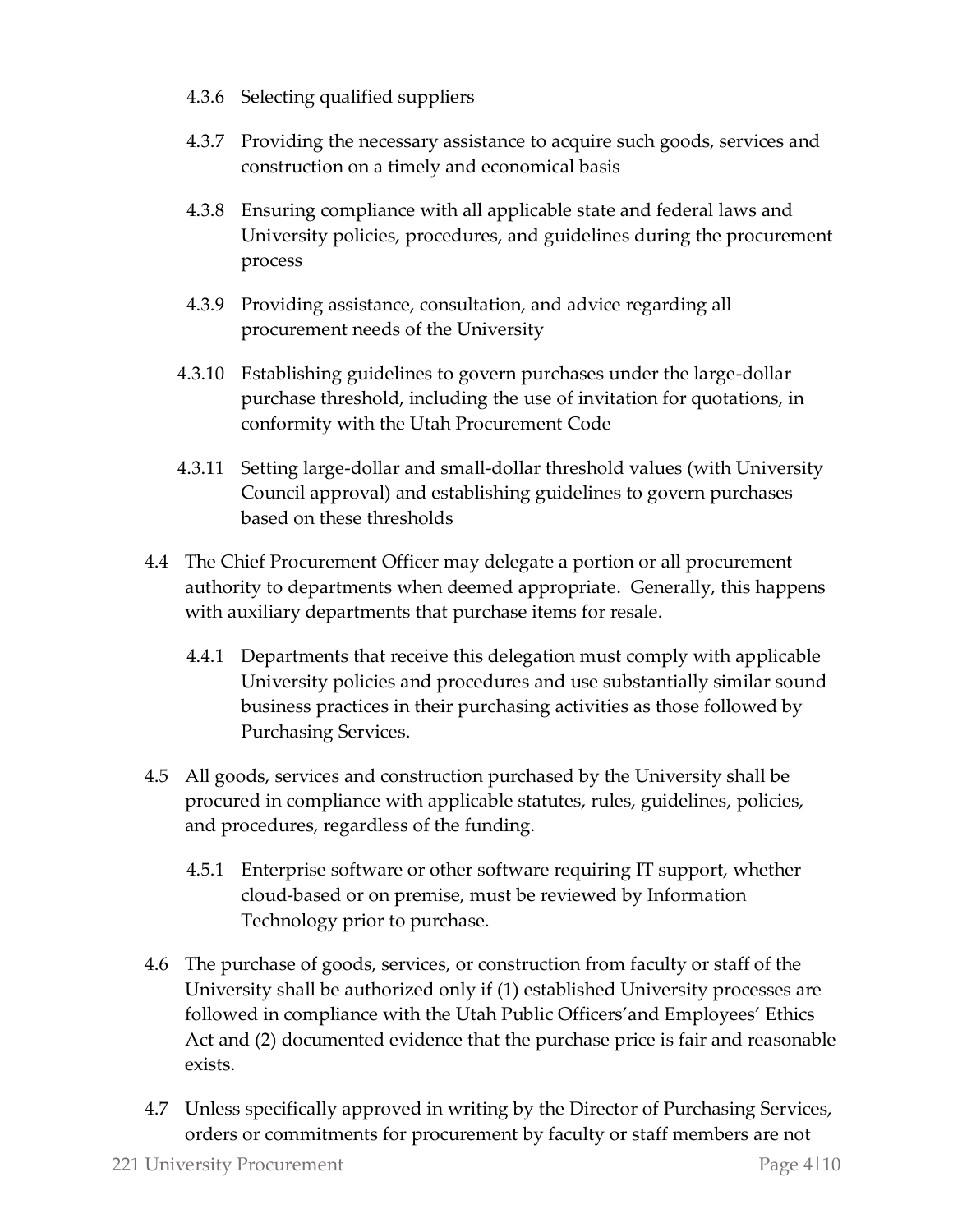binding on the University except when using purchasing cards or mini purchase orders.

- 4.8 Purchases over the small-dollar purchase threshold but under the large-dollar purchase threshold must have documentation that shows adequate competition is sought in accordance with Purchasing Services procedures.
- 4.9 Purchases over the large-dollar threshold are subject to a formal procurement process involving the use of Invitations for Bids or Requests for Proposals.
- 4.10 Under the Utah Procurement Code, it is illegal to divide, split, parcel or manipulate a procurement with the intent of making a larger purchase appear to qualify as a small-dollar purchase.
- 4.11 Purchasing Services may not make advance payments except in certain cases as deemed appropriate.
- 4.12 Noncompliant Purchases
	- 4.12.1 A noncompliant purchase may be rescinded or nullified by the Purchasing Services Department. Restocking fees may apply.
	- 4.12.2 Documentation detailing the facts that gave rise to the noncompliant purchase, accompanied by the associated invoice and appropriate vice president's approval of payment for the noncompliant purchase, must be submitted to Purchasing Services.
	- 4.12.3 Individuals who do not comply with University policies when placing procurement orders may become personally liable to the supplier for the contract price, and may be subject to disciplinary action including possible termination.
- 4.13 When Invitations for Bids or Requests for Proposals are required, correspondence with suppliers relating to the acquisition of goods, services, or construction shall be processed through Purchasing Services beginning when an individual knows, or should have known, that a solicitation for Invitations for Bids or Requests for Proposals is required, and ending when a contract has been awarded.
- 4.14 The standard procurement process requires:
	- 4.14.1 That a requisition be submitted to the Purchasing Services Department to initiate the procurement of goods, services, or construction. The requesting University department must initiate the requisition.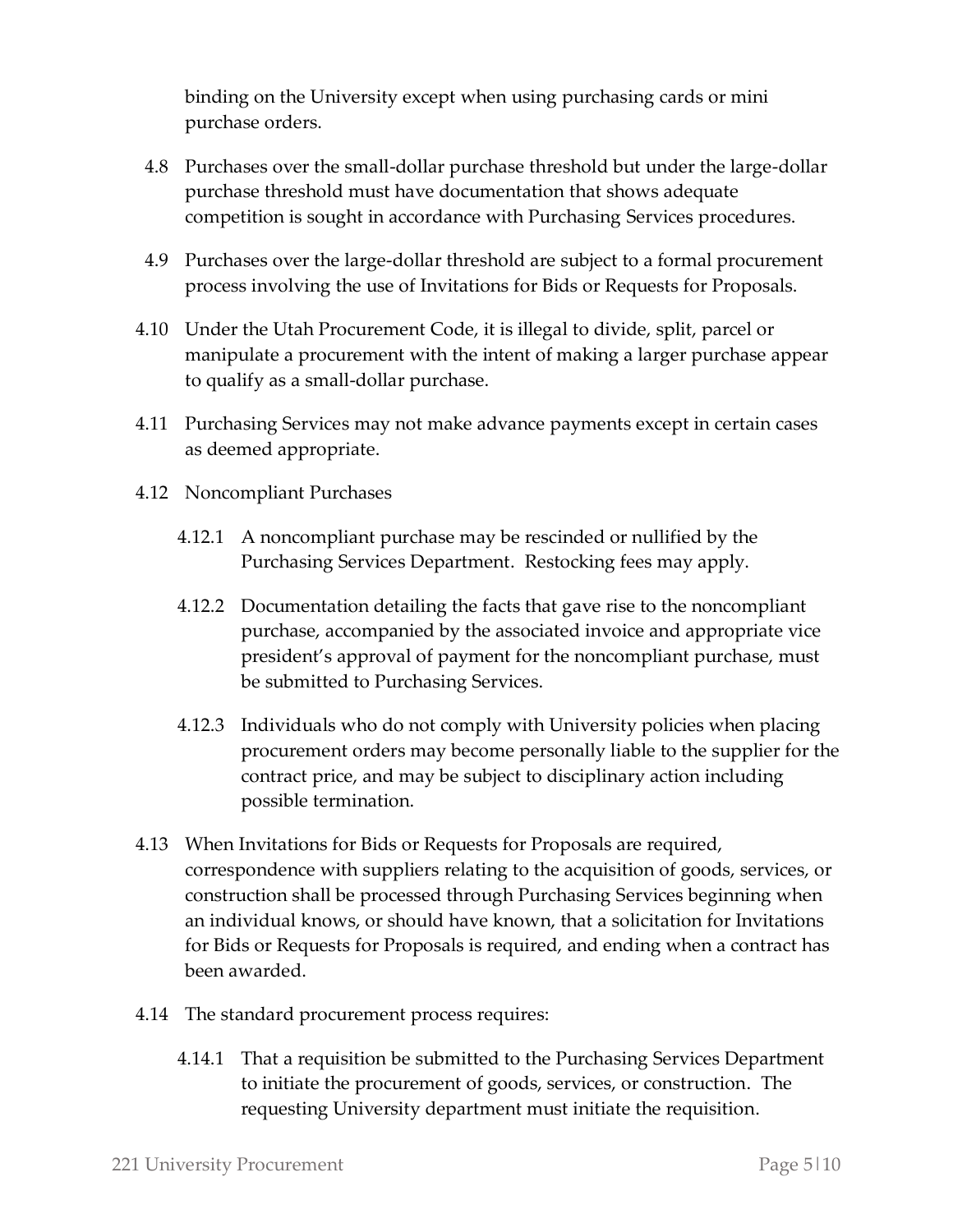- 4.14.1.1 Requisitions are not required when:
	- 4.14.1.1.1 Purchasing from other University departments
	- 4.14.1.1.2 Using mini purchase orders or purchasing cards
	- 4.14.1.1.3 Purchasing authority is delegated as noted in 4.4
	- 4.14.1.1.4 The payment is a payroll expense
	- 4.14.1.1.5 Traveling
	- 4.14.1.1.6 A Contracted Services Form is required
- 4.14.2 A purchase order is completed and approved by the Purchasing Services Department before an order is placed.
- 4.14.3 The Purchasing Services Department provides purchase orders to the supplier.
- 4.15 The standard procurement process is not required under circumstances where such a process would be impractical and not in the best interest of the University such as:
	- 4.15.1 Sole Source Procurement
		- 4.15.1.1 There is only one source for a procurement item as set forth in Utah Administrative Code R33-8-101a.
	- 4.15.2 Significant Transition Costs
		- 4.15.2.1 When transitional costs are a significant consideration in selecting a procurement item and the results of a cost benefit analysis demonstrates that transitional costs are unreasonable or cost-prohibitive, and that the awarding of a contract without engaging in a standard procurement process is in the best interest of the institution as set forth in Utah Administrative Code R33-8- 101b.
	- 4.15.3 Emergency Procurement
		- 4.15.3.1 Emergency procurement is appropriate when an emergency condition exists that limits the capability of the institution to obtain competition. An emergency condition is a situation described in Section 63G-6a-803. These procurements shall be made with as much competition as reasonably practical while (1)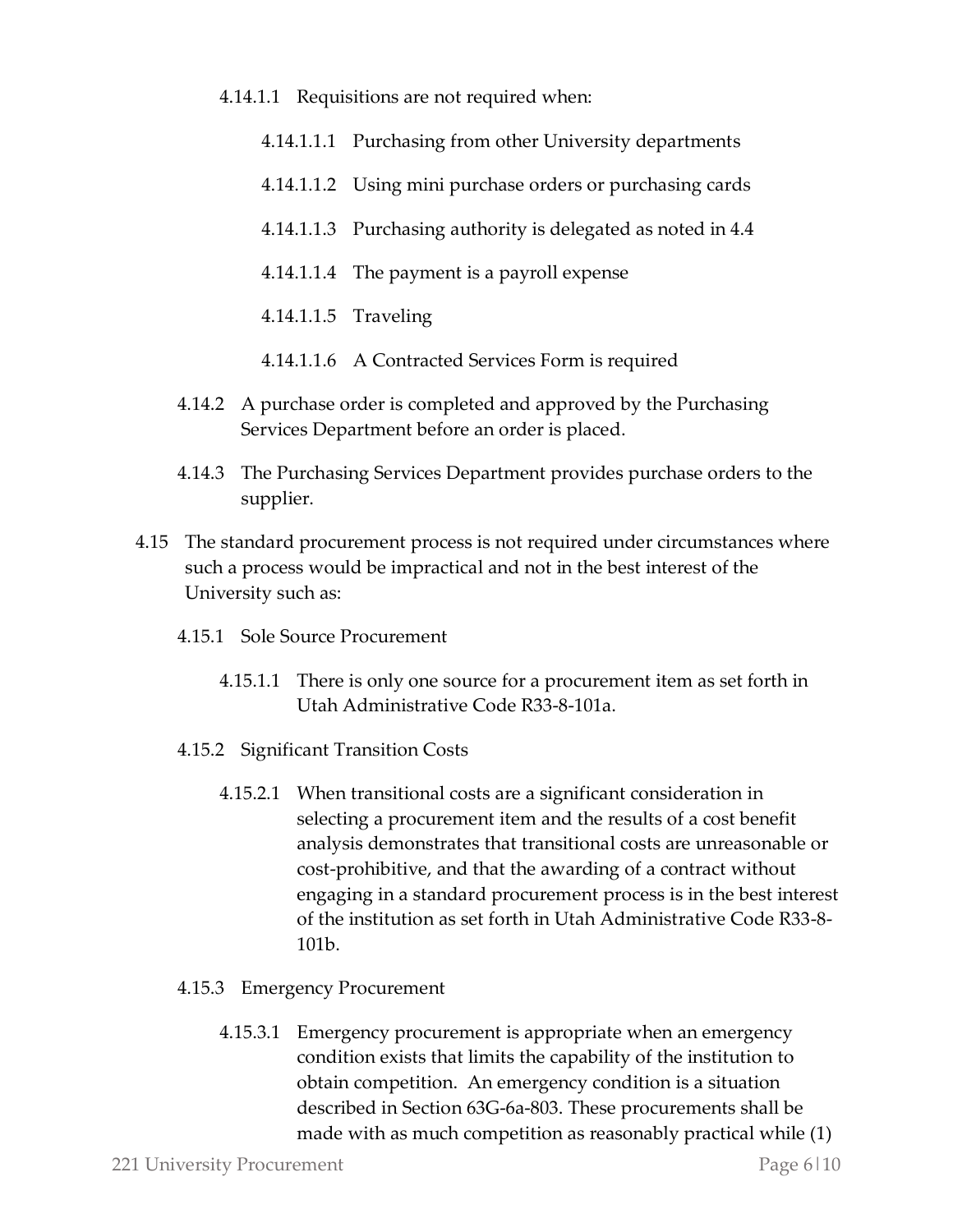avoiding a lapse in a critical government service, (2) avoiding harm, or a risk of harm, to the public health, safety, welfare, or property or (3) protecting the legal interests of the institution.

- 4.15.4 Other circumstances where a standard procurement process is impractical and not in the University's best interest include:
	- 4.15.4.1 Items for resale
	- 4.15.4.2 Public utility services
	- 4.15.4.3 A procurement item where the most important consideration in obtaining the item is the compatibility of equipment, technology, software, accessories, replacement parts, or service
	- 4.15.4.4 Instructional materials or other needed items for curriculum purposes
	- 4.15.4.5 Membership fees, conference registrations, seminars, subscriptions to intellectual content
	- 4.15.4.6 Conference venues
	- 4.15.4.7 Used equipment when determined to be more practical or advantageous to the institution
	- 4.15.4.8 Advertising in magazines, journals, newspapers, radio, television, online, buses, billboards, etc.
	- 4.15.4.9 Library journals, periodicals and rare books
	- 4.15.4.10 Athletic game guarantees
	- 4.15.4.11 Guest lecturers, performers, entertainers, convocations
	- 4.15.4.12 Broadcasting rights, television programming and associated fees
	- 4.15.4.13 Original works of art
	- 4.15.4.14 Study abroad travel expenses
	- 4.15.4.15 Travel, including commercial airfare and hotels
	- 4.15.4.16 Trial Use
		- 4.15.4.16.1 To qualify, the requirements under Utah Code 63G-6a-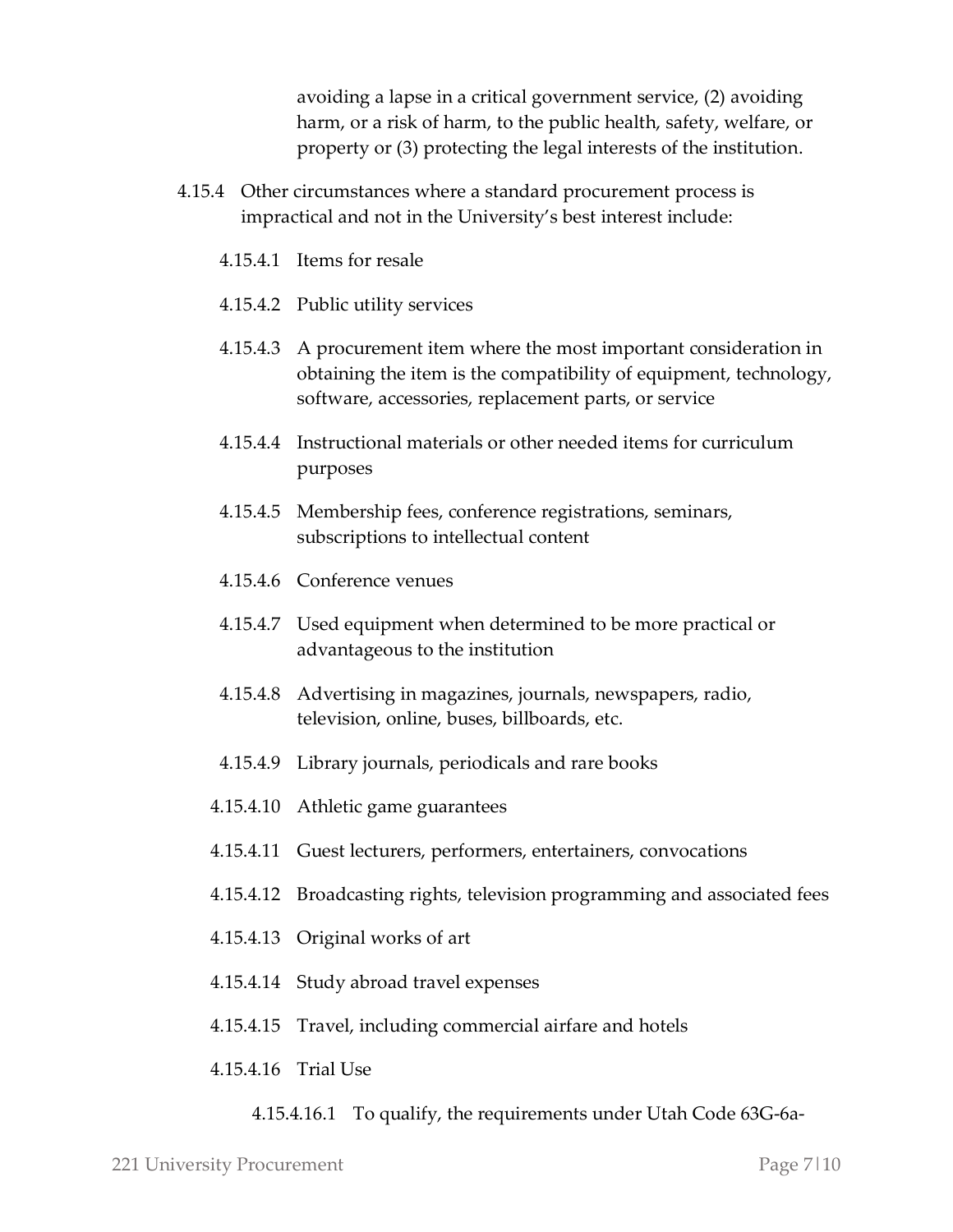802.3 must be met

- 4.15.4.17 Procurements using State of Utah contracts or other cooperative contracts overseen by the State of Utah.
- 4.15.4.18 Procurements from Utah Correctional Industries, and other government agencies, including other public institutions of higher education
- 4.15.4.19 Postage and direct mail
- 4.15.4.20 Royalty payments

## **V. References**

- 5.1 Utah Procurement Code, Utah Code Annotated, sections 63G-6a-101 et seq.
- 5.2 Utah Board of Regents Policy R571 Purchasing Authority
- 5.3 Utah Code, Title 67, Chapter 16 Utah Public Officers' and Employees' Ethics Act
- 5.4 Utah Procurement Rules R33

## **VI. Procedures**

- 6.1 Purchasing Thresholds
	- 6.1.1 Small-Dollar Purchase Threshold
		- 6.1.1.1 No competition is required; however, prudent and competitive business practices are encouraged.
		- 6.1.1.2 Allowable ranges
			- 6.1.1.2.1 Construction services up to \$25,000
			- 6.1.1.2.2 Enterprise software up to \$50,000
			- 6.1.1.2.3 Professional services up to \$100,000
			- 6.1.1.2.4 All other goods and services up to \$5,000
	- 6.1.2. Procurements Over the Small-Dollar Threshold and Under the Large-Dollar Threshold
		- 6.1.2.1. Three written bids must be obtained using the invitation for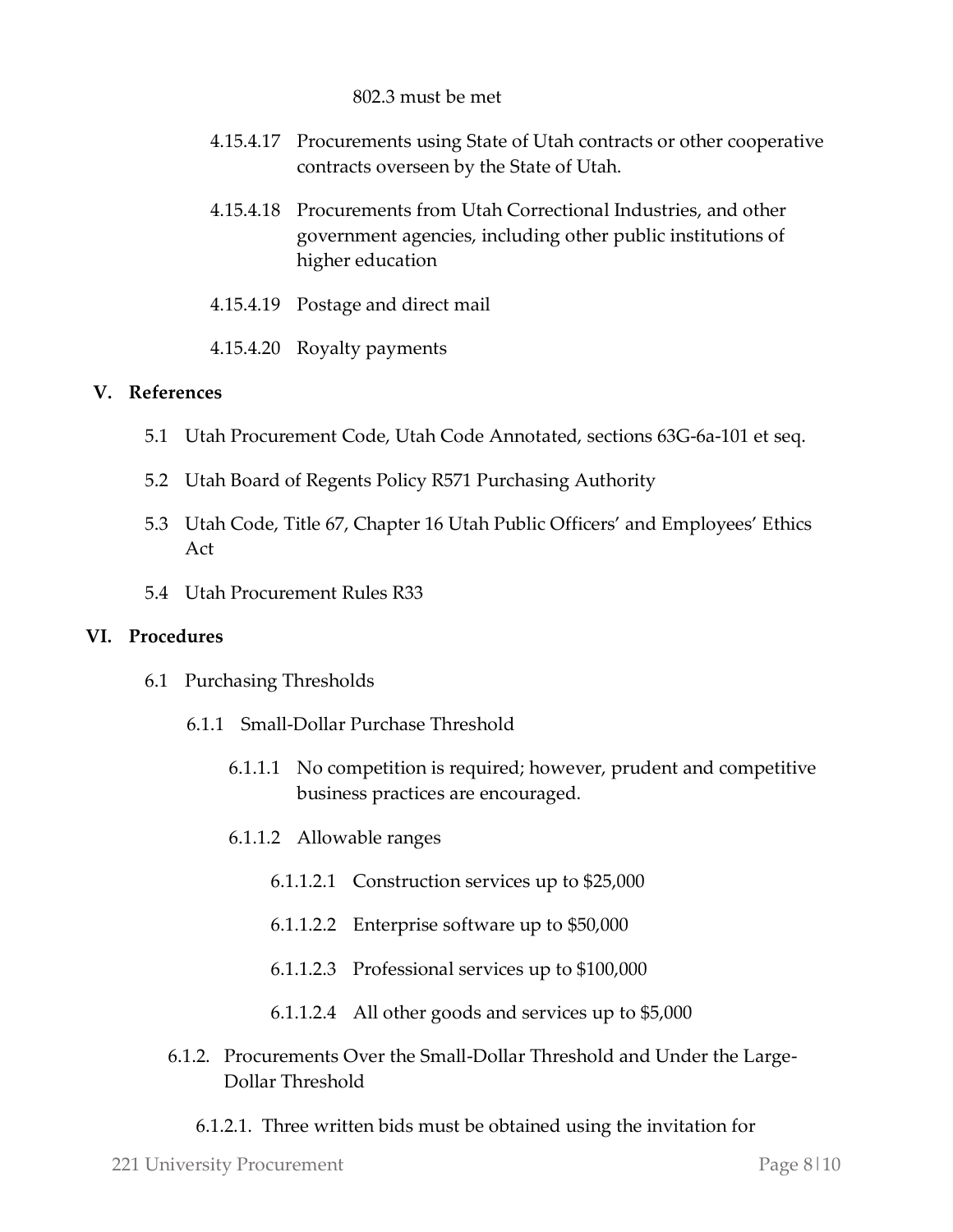quotation process (two for construction services). Oral bids are not acceptable. Requests for Proposals may also be used for transactions in this range.

- 6.1.2.2. Allowable ranges
	- 6.1.2.2.1. Construction services between \$25,001 and \$50,000
	- 6.1.2.2.2. All other goods and services, except professional services and enterprise software, between \$5,001 and \$50,000
- 6.1.3. Large Dollar Threshold
	- 6.1.3.1. Advertised Invitations for Bids or Requests for Proposals are required.
	- 6.1.3.2. Notification of Invitations for Bids or Requests for Proposals will be advertised in a State of Utah sanctioned bid system, or as a legal notice within a circulated newspaper.
	- 6.1.3.3. Processing time will comply with State of Utah code requirements.
	- 6.1.3.4. Allowable ranges
		- 6.1.3.4.1. Construction services exceeding \$50,000
		- 6.1.3.4.2. Design professional services exceeding \$100,000
		- 6.1.3.4.3. Enterprise software exceeding \$50,000
		- 6.1.3.4.4. Professional services exceeding \$100,000
		- 6.1.3.4.5. All other goods and services exceeding \$50,000

## **VII. Addenda**

## **ADDENDA – N/A**

Policy Owner: Vice President of Administrative Affairs Policy Steward: Director of Purchasing

221 University Procurement Page 9|10 History: Revised 2017 Approved 06/07/96 Revised 05/04/01 Revised 11/04/02